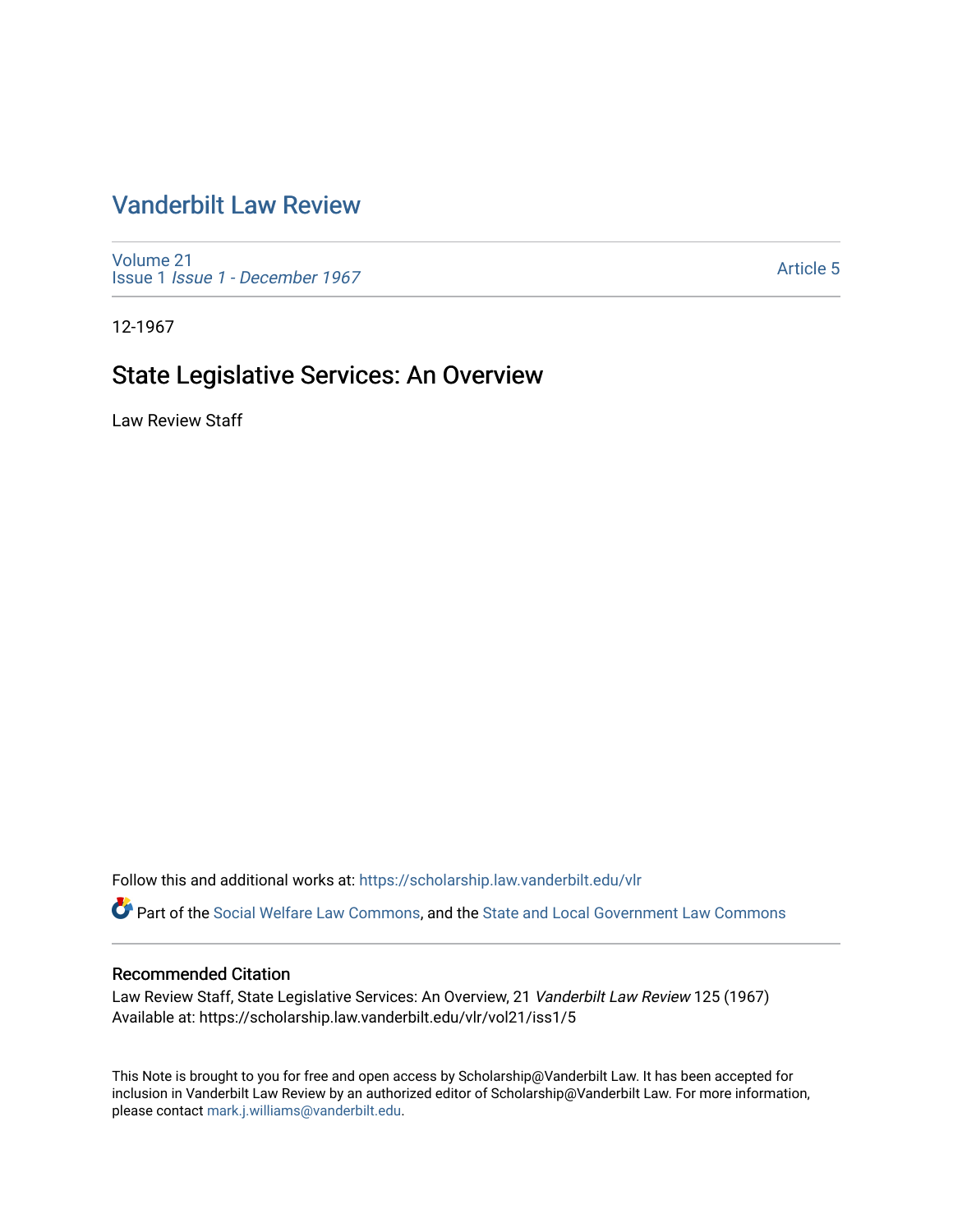# **LEGISLATION**

### **State Legislative Services: An Overview**

#### **I. INTRODUCTION**

The growing complexity of American society has been accompanied by a centralization and expansion of governmental services, and while the center of gravity of this growth has been at the federal level, the states have also had to assume greater responsibilities and broader roles. In recent years 80,000 to 90,000 bills and resolutions have been introduced in the principal sessions of the fifty state legislatures, and each year approximately one-third of these are enacted into law.<sup>1</sup> All states have developed complex programs in the areas of health, education, public works and welfare, and as late as 1965 over seventy per cent of domestic expenditures were made at the state and local levels.2 Although the federal government has expanded its activities in such areas as medicare, aid to education, and the war on poverty, state and local governments continue to bear a heavy burden of services which require increasing expenditures.<sup>3</sup> Unfortunately, the state legislatures have not developed the procedures and facilities demanded by their expanding roles. Whereas the other coordinate branches of government are administered by full-time public servants, many of whom are experts in specialized fields, the average state legislator is able to spend only about fifty-three percent of his time

1. Keefe, *The Functions and Powers of the State Legislatures,* in **STATE LEGISLA-**TURE IN AMERICAN POLITICS 37, 39 (A. Heard ed. 1966).

2. BUREAU OF **THE** CENsus, U.S. DEP'T **OF** COMMERCE, 1966 STATSTICAL ABsmACT or THE UNITED STATES 421 (Table No. 577). Domestic expenditure figures were arrived at by subtracting from total expenditures the subtotals covering national defense, international relations, and space research and technology.

**3.** Jacob, *Dimensions of State Politics,* in **STATE LEGISLATuRES** IN AMERICAN PoLmcs 5, 11 (A. Heard ed. 1966). The cost of state services increase, not only due to population expansion, but also because the marginal costs of many state and local programs expand with population shifts. For example, it is far more expensive to provide sewerage for five families in the suburbs than in the central city.

**125**

<sup>&</sup>lt;sup>o</sup>The *Law Review* wishes to express appreciation to the Vanderbilt University Research Council, whose grant to the Faculty Advisor made this Note possible. Special appreciation is also expressed to the following: (1) John L. Sanders (Director of the Institute of Government, University of North Carolina), and Milton S. Heath, Jr., Henry W. Lewis, and J. Taylor McMillan (Institute Staff), who were interviewed in North Carolina; (2) Sen. Robert P. Knowles (Senate President Pro Tempore), James **J.** Burke (Revisor of Statutes), Dale Cattansch (Director, Legislative Budget Staff), Earle Sachse (Executive Secretary, Joint Legislative Council), Patricia V. Robbins (Deputy Chief, Legislative Reference Bureau), and Michael R. Vaughan (Staff Counsel, Legislative Reference Bureau), who were interviewed in Wisconsin. Tape recordings of these interviews [hereinafter cited as *North Carolina Interview and Wisconsin Interview]* are on file with the *Vanderbilt Law Review.*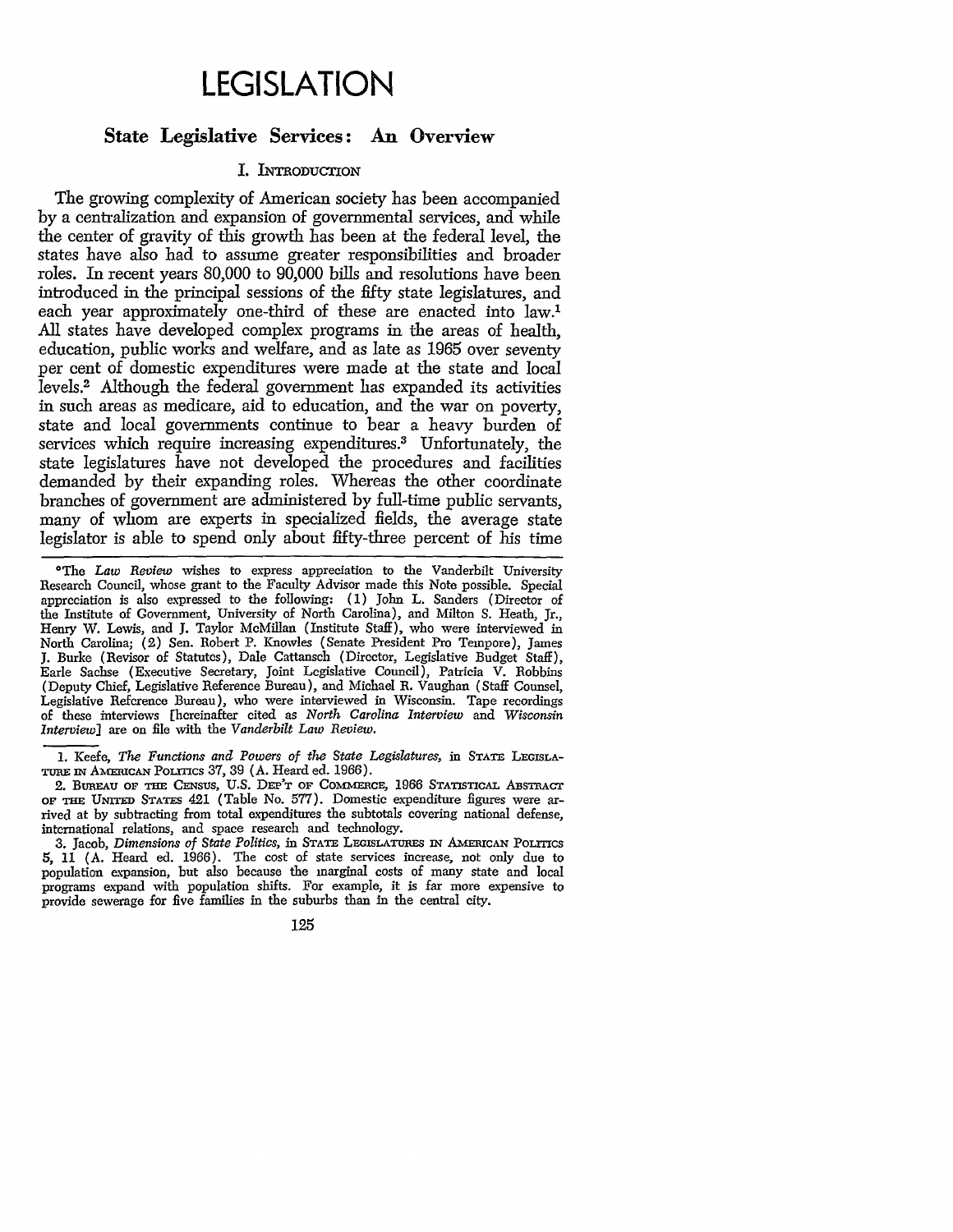on the complicated task of law-making.4 In addition, generally onethird of each legislature is populated by first-termers.<sup>5</sup> The average legislator is an amateur struggling against intense pressures and intricate problems. Short sessions, long agendas and limited sources of information make legislative life frustrating and hectic. Although the facilities of the executive and judicial departments of government have expanded rapidly as their duties have increased, the facilities available to the legislature have not; yet the major law-making authority continues to be vested within the legislative jurisdiction.

Increasing awareness of the critical needs of the state legislatures has stimulated a number of groups to study these needs and suggest reforms.6 As a result of these efforts, the problems in this area are well-defined. However, all too often the states have failed to take an overview of the needs of the legislative branch; instead most efforts in this area have been directed towards the solutions of specific problems. The result has been as follows: a specific service agency will be created in response to a felt need; subsequently the agency will assume additional duties under the force of circumstances, until finally it is attempting to provide a multiplicity of services which it is not structured to undertake. The result is an agency understaffed, overworked, and no longer able to meet even those demands for which it was formed.<sup>7</sup> Recognizing the inadequacy of such an ad hoc problemsolving approach, this Note seeks to stimulate an overview of legislative needs.

In order to illustrate the needs of the legislative branch, this Note will present a functional analysis of the individual legislator's role in the law-making process. The end-product of the process is law, and the initial step is to tap the sources of ideas from which to formulate law. These ideas must be evaluated, and a decision made as to which the individual legislator will sponsor. The next step, effectuating a given proposal, involves the drafting of a bill to be submitted to the legislature. The final step in the process, enacting law, requires evaluating the proposals of others.

It should be observed that a thoroughgoing consideration of modernizing state legislatures must include such topics as rules of pro-

<sup>4.</sup> This figure is based upon an empirical study conducted in Wisconsin. *See* REPORT OF WIS. COMM. ON IMPROVED EXPENDITURE MANAGEMENT 2 (1966).

<sup>5.</sup> Lockard, *The State Legislator*, in STATE LEGISLATURES IN AMERICAN POLITICS 98, 104 (A. Heard ed. 1966).

<sup>6.</sup> Some of the more prominent groups undertaking such studies are: The American Assembly, Columbia University; American Political Science Association, Washington, D.C.; Citizens Conference on State Legislatures, Kansas City, Mo.; Committee on Economic Development; and National Legislative Conference of the Council of State Governments, Chicago.

<sup>7.</sup> Horack, *Can American Legislatures Keep Pace?*, 26 Rocky Mr. L. Rev. 468, 471 (1954).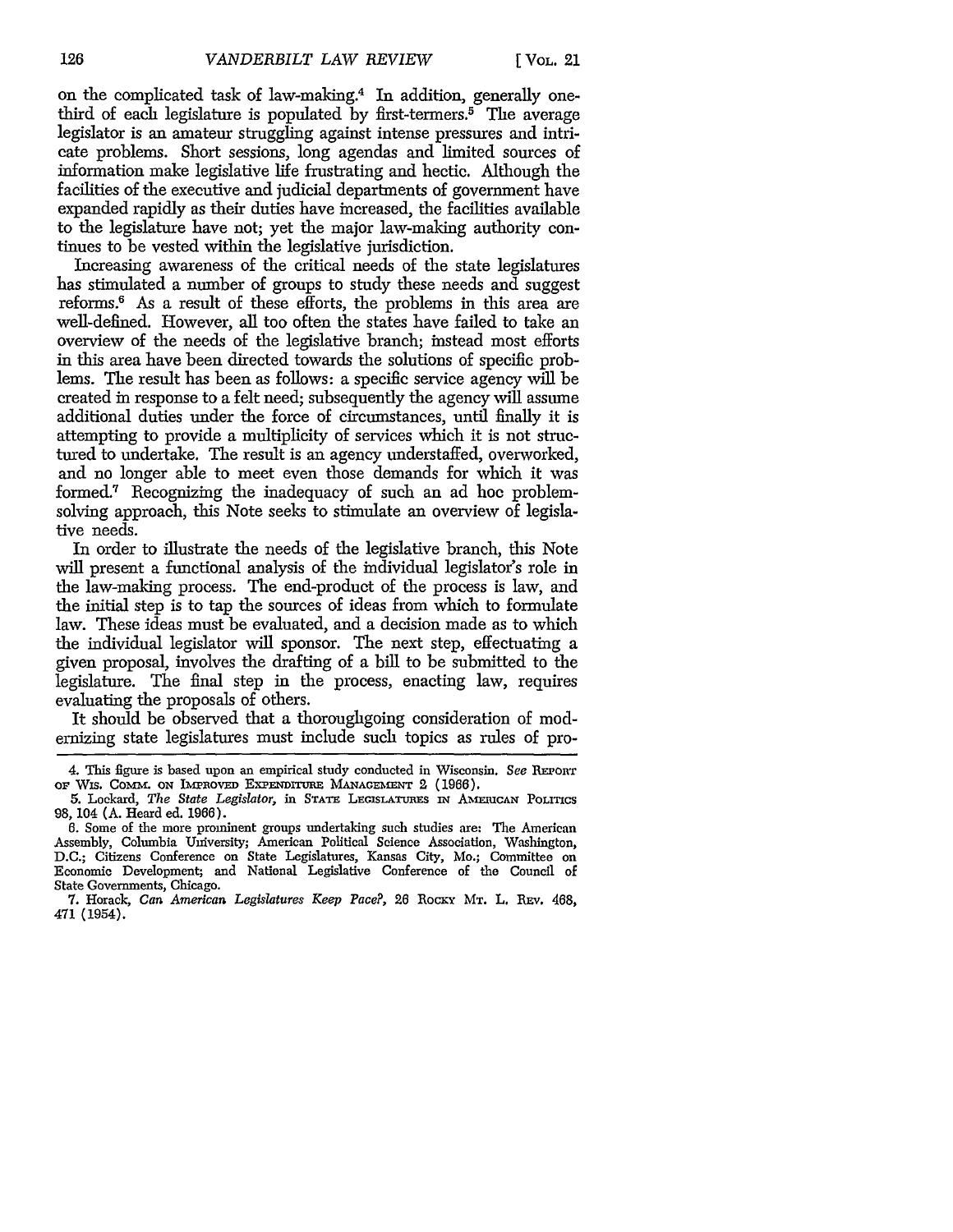**1967]**

#### *LEGISLATION*

127

cedure, office space, personal staff for the legislator, time limitations upon sessions, legislative salaries and the committee system.<sup>8</sup> Such problems, which indirectly bear upon the individual legislator's ability to perform his task and which directly affect the overall performance of the legislature, will not be discussed here. Rather, this Note will concentrate on those services which directly affect the legislator's ability to initiate, evaluate and effectuate changes in the law.

#### II. THE LAW-MAKING PROCESS

#### *A. Sources of Ideas*

The legislative process has been characterized as essentially a judicial proceeding in which the plaintiff must bear the burden of proof.9 This is perhaps an extreme statement, but the point implicit in it is well-taken: very little legislation originates with the legislature itself; instead, others, the "plaintiffs," come to the legislator seeking changes in the law. The premise of the characterization is that the individual legislator must be informed by others, but all too often he is forced to rely upon the state administration and the lobbyists as the sources of his information.<sup>10</sup> These parties, the plaintiffs of the legislative process, have specific proposals, and understandably the information they proffer is presented in the light most favorable to their goals. In the absence of organized opposition to the proponents of a measure, the legislator is similar to a judge in an ex parte proceeding. The judicial analogy breaks down, however, when he is confronted with advocates promoting conflicting interests. The legislator has no safeguards comparable to those provided by the rules of evidence and canons of ethics to insure the reliability of the information received. With such unreliable sources of information

**9.** Moffat, *The Legislative Process,* 24 CORNELL **L.Q.** 223, 228-29 (1939).

10. *See* B. **ZELLER,** *supra* note 8, at 214. The use of the terms administration and lobbyists is not meant to suggest that either the administration or lobbyists are monolithic in nature. For an excellent discussion of the various types of lobbyists and the techniques they employ see W. **KEEFE:** & M. OGur, *supra* note 8, at 298-371. Although the administration's influence on the legislative process is most often directed from the governor's office, *see id.* at 372-98; Keefe, *supra* note 1, at 57-61, various state agencies may and often do exert independent pressures on the legislature. *North Carolina Interview.*

<sup>8.</sup> For discussions of these problems *see generally,* Comm. **FOR** ECONOMIC **DEVELoP-MENT, MODERNIZING STATE GOVERNMENT (1967); COUNCIL OF STATE GOVERNMENTS, AmRICAN STATE LEGISLATURES IN MiD-TwENTmr CENTURY** (1961); COUNCIL OF State Governments, Mr. President  $\ldots$ , Mr. Speaker (1963); M. Jewell, The **STATE LEGISLATURE: PoLrnCs AND PRACTICE** (1962); W. *KEEFE* & M. **Ocur, THE AMEmRCAN LEGiSLATIvE** PRocESs: CONGRESS **AND T STATES** (1964); **J. SANDERs,** SELECTED FAcToRs AFFECTING LEGISLATIVE **SERVICE IN** NORTH **CAROLINA, REP. TO THE** LEGISLATIVE RESEARCH COMM'N (1966); STATE LEGISLATURES IN AMERICAN POLITICS (A. Heard ed. 1966); B. ZELLER, AMERICAN STATE LEGISLATURES, REP. OF THE COMM. ON AMERICAN LEGISLATURES IN MID-TWENTIETH CENTURY (1954).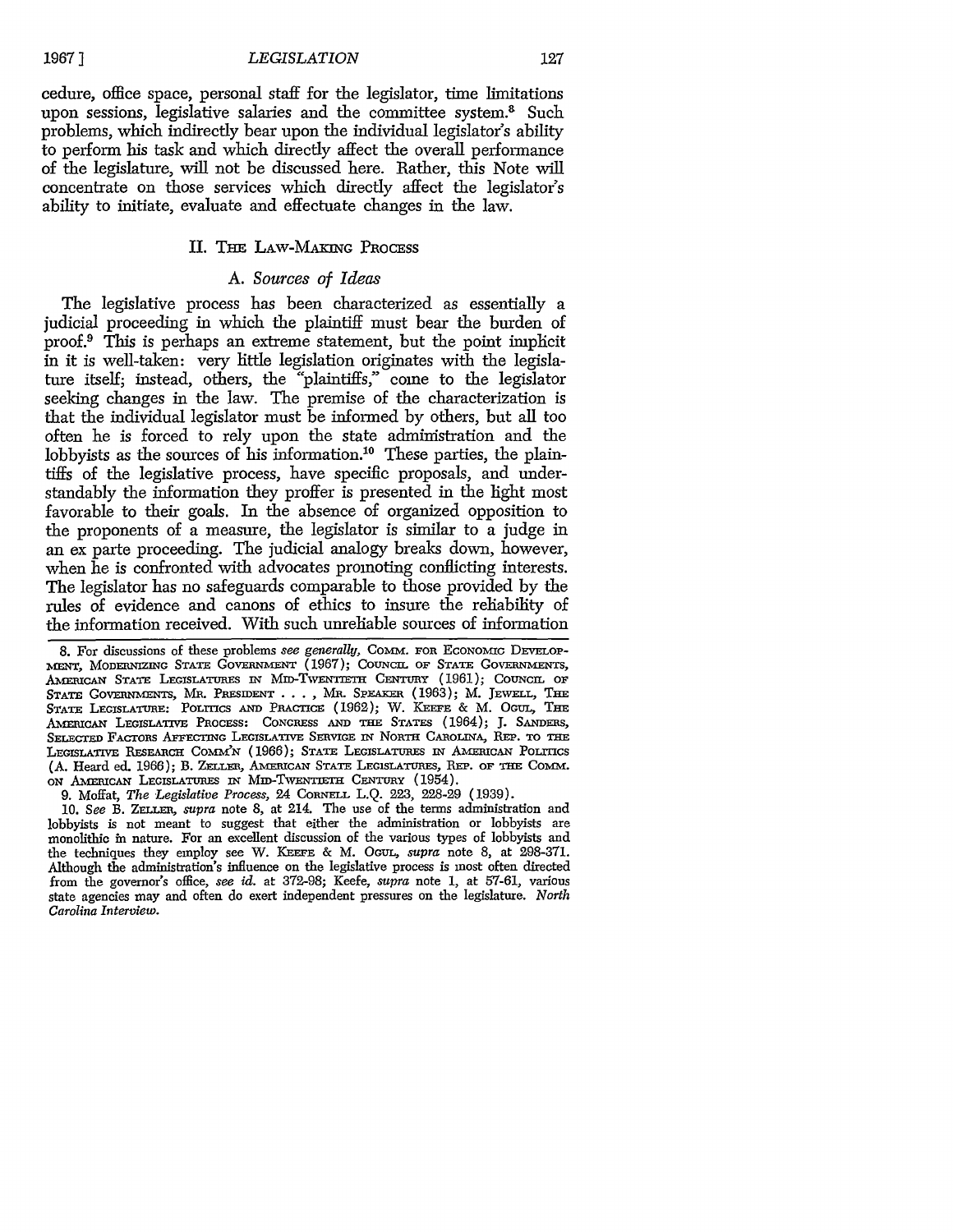an inexperienced legislator can become the unwitting pawn of others.<sup>11</sup> Impartially conceived proposals evaluated in light of reliable information are necessary for successful legislative performance, a need that has stimulated over eighty per cent of the states to form legislative councils.<sup>12</sup> Two major reasons often given for the establishment of legislative councils are: (1) that the intermittent nature of legislative sessions makes it impossible for the legislature to give continuous attention to major areas of state law, and (2) that the absence of its own research facilities makes it unable to obtain reliable information.13 The form of the legislative council varies in the several states, but essentially it may be considered as a joint committee of the legislature assisted by a full-time staff, with many states requiring that both major political parties be represented.<sup>14</sup> Although some states assign varied functions to their councils,<sup>15</sup> the common function served by all is applied research. Some councils merely transmit factual reports to the legislature,<sup>16</sup> but most are empowered to submit recommendations with their reports.<sup>17</sup>

The director of the highly successful Wisconsin legislative council envisions it as a "joint enterprise **. . .** between the policy-maker and the technical professional research staff."<sup>18</sup> The Wisconsin council is essentially a steering committee which appoints study committees to deal with specific projects.<sup>19</sup> The members of these committees in effect participate in the research by holding committee meetings with the research staff, hearing progress reports of researchers, and directing them into areas of specific concern. The research staff makes no effort to control the adopted solution, but constantly operates under the principle that the decisions should be made by the elected policy-

14. *See, e.g.,* MAss. *ANN.* LAws ch. 3, § 56 (1966) (equal party representation required); **TEN.** CODE ANN. § 3-401 (1955) (at least three minority party representatives required); Wis. **STAT.** *ANN.* § 13.81 (Supp. 1967) (at least four minority party members required). *See also* C. BALL, *supra* note 13, at 1.

15. *See, e.g.,* TENN. CODE **ANN.** *§* 3-404 (1955) (assigning duties to council including analyzing state revenues and expenditures).

16. *See, e.g.,* ILL. ANN. **STAT.** ch. 63, § 34 (Smith-Hurd 1962) (authorizing council to submit recommendations) and F. CUILD, LEGISLATIVE COUNCILS AFTER THIRTY YEARS 3-4 (1964) (noting that Illinois council decided not to submit recommendations) As in Illinois, often these councils are empowered to make recommendations, but are fearful that their colleagues may begin to view them as a super-legislature. **The** fear was apparently well-founded in Kentucky for the original council was abolished in 1938 and replaced **by** the Legislative Research Commission, which as of 1954, had never made a recommendation. **C.** BALL, *supra* note 13, at 2.

17. *Id.*

**18.** *Wisconsin Interview.*

19. Wis. **STAT.** ANN. § 13.82 (Supp. 1967).

**<sup>11.</sup>** Lockard, *supra* note 5, at 98, 123.

<sup>12.</sup> C. CLARK, A SURVEY OF LEGISLATIVE SERVICES IN THE FIFTY STATES 5 (1967). 13. C. BALL, **LEGISLATIVE** RESEARCH AGENcrEs IN **THE UNrrED** STATES **1** (1961). *See also,* B. ZELLER, *supra* note 8, at 125.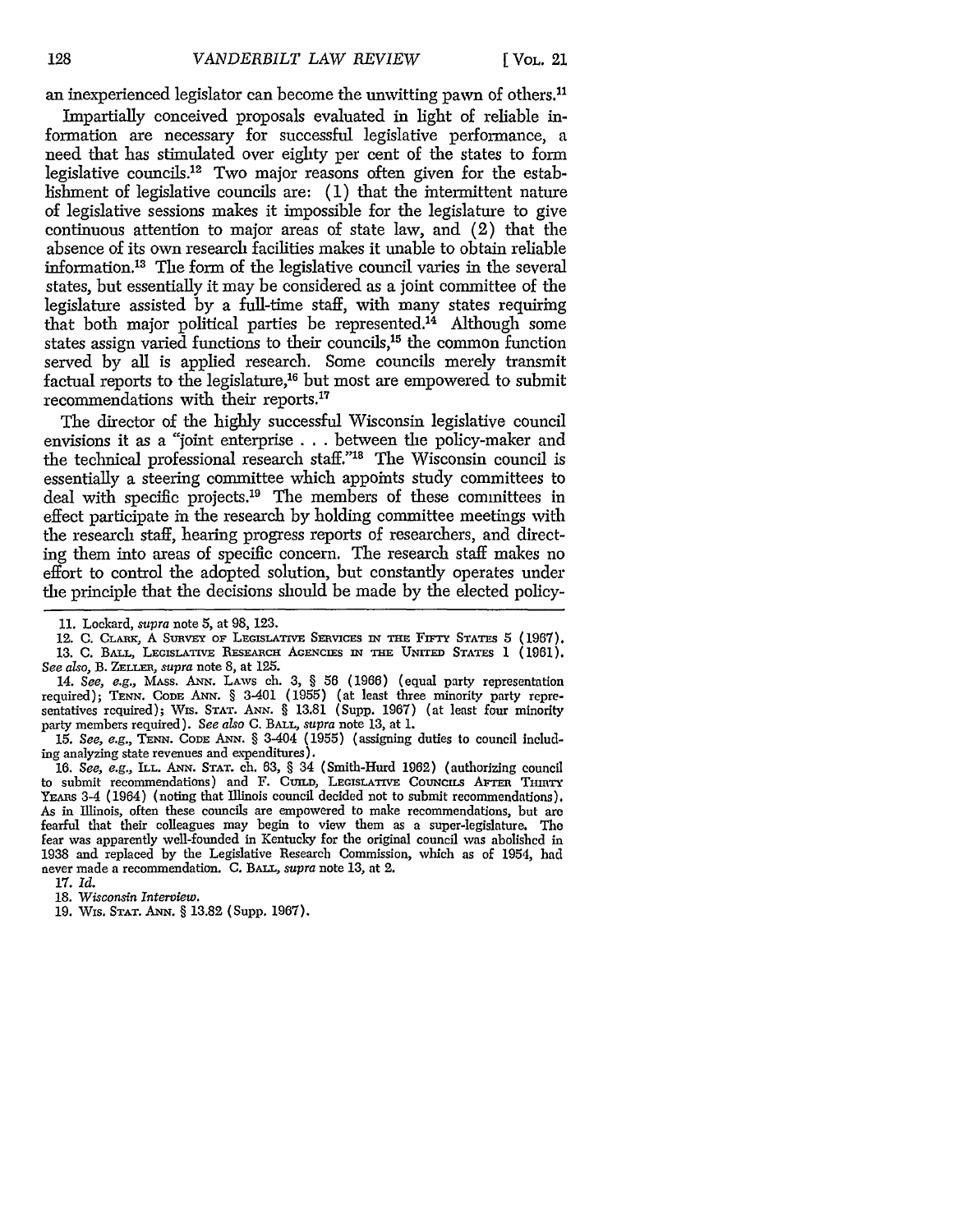makers.<sup>20</sup> The committees are not composed solely of council members, although an effort is made to include at least one council member on each committee.<sup>21</sup> It is standard practice to include public members in an effort to gain the aid of special knowledge which may be unavailable in the membership of the legislature.<sup>22</sup> In addition, if the committee staff is fairly representative of the different interest groups which will be affected by the legislation, the end product stands a better chance of acceptance.<sup>23</sup>

It should be noted that the legislative council technique is not the only possible solution to the problem of providing long-term extensive research. At least two states rely heavily upon university personnel for professional research services,<sup>24</sup> and several states, most notably New York, have established law revision commissions to undertake extensive research activities.<sup>25</sup> As generally conceived, these commissions consist of legal scholars vested with the responsibility of suggesting needed revisions in light of modern conditions. This particular device has an advantage of continuity not available to the

21. *Id. See also,* Wis. **STAT.** *ANN.* § 13.82 (Supp. 1967) (makes council member ex officio member of each committee).

22. *Wisconsin Interview.*

23. Approxinately two-thirds of the existing legislative councils are multi-purpose joint committees performing many tasks in addition to the research function. *See* F. GUILD, *supra* note 16, at 3. There are of course alternative organizational schemes for fulfilling the research function itself. For example the North Carolina Research Commission utilizes exclusively the North Carolina Institute of Government to conduct its studies. *North Carolina Interview.*

24. The states are North Carolina and Hawaii. *North Carolina Interview. See also* COMM. ON LIAISON WITH OTHER RESEARCH ORGANIZATIONS, NAT'L LEGISLATIVE COUNCIL, LEGISLATIVE RESEARCH AGENCY RELATIONS WITH UNIVERSITIES 1 (1967). In relation to the General Assembly, the Institute of Government of the University of North Carolina provides all staff services for the Legislative Research Commission and consults with other commissions and committees. In addition, the Institute maintains a staff in the Legislative Office Building during sessions and provides daily, weekly and session bulletins on the work of the General Assembly which are distributed to legislators and local government officials. This arrangement has been of immeasurable benefit to the North Carolina General Assembly by providing access to specialists at the Institute which could not be obtained elsewhere for such a reasonable cost. Over the years the staff of the Institute has developed expertise in various areas, which is an invaluable asset of the legislature. However, it should be noted that John L. Sanders, Director of the Institute, doubts the feasibility of the arrangement in other states. He views the present structure as the fortunate product of a unique relationship between the university and the people of the state. For this relationship to arise, there must be a disposition on the part of the university to be concerned with everyday operations of government, and there must be a disposition on the part of the people to look to the university for assistance in matters other than teaching. Mr. Sanders suggests that it may be more fruitful for other states to concentrate on direct staffing of the legislature. *North Carolina Interview.*

**25.** N.Y. LEGIs. LAW §§ 70, **72** (McKinney 1952). The commission is composed of two ex officio members, the chairmen of the judiciary committees of the separate houses of the legislature, and five members appointed by the governor for five-year terms.

<sup>20.</sup> *Wisconsin Interview.*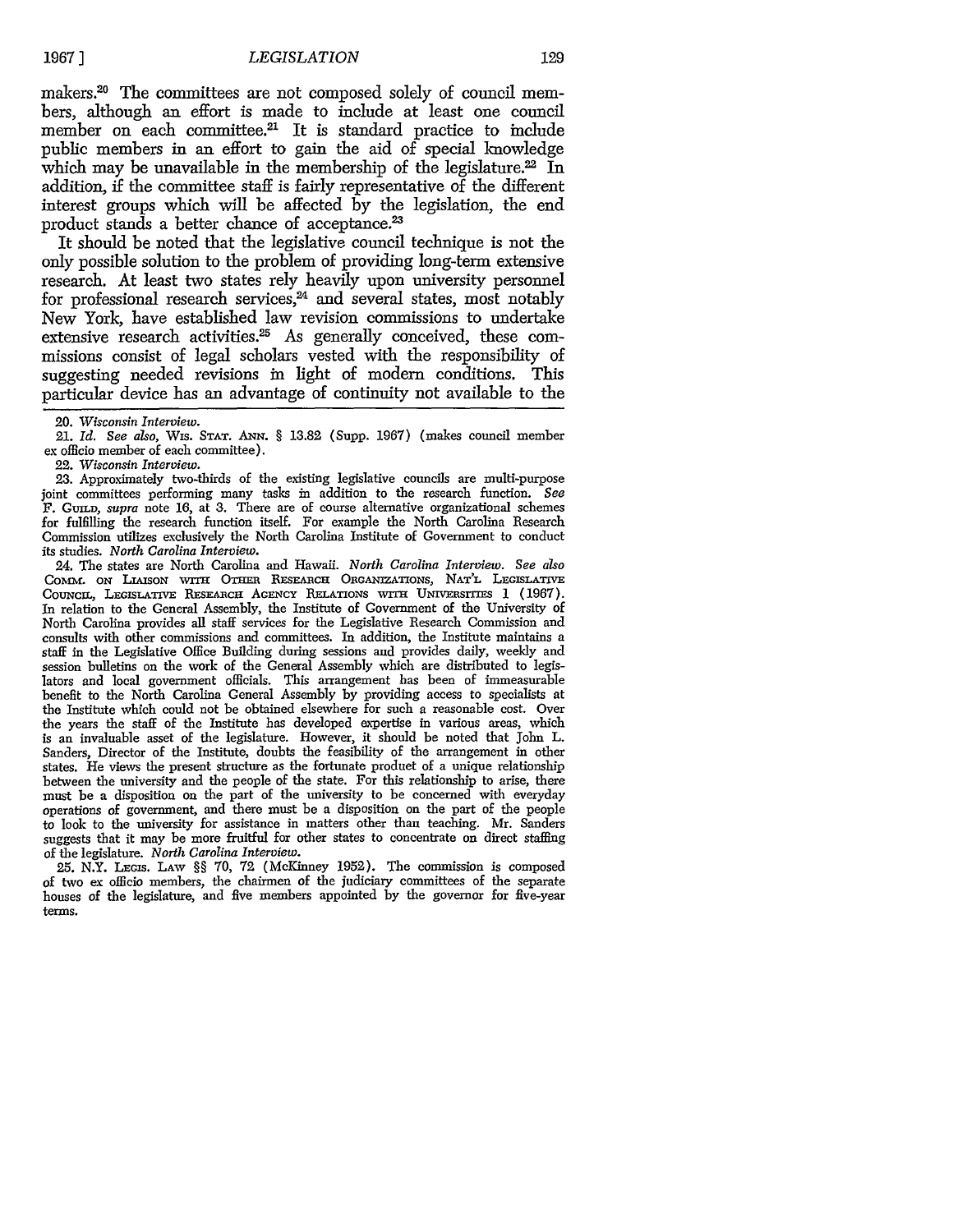legislative council, which is composed of elected officials. On the other hand, the legislative council has a more direct relationship with the deliberative body which must finally accept or reject the proposals, and thus it may be able to serve as a more successful advocate of proposed statutes.2

The idea of a law revision commission is not inconsistent with the legislative council device. Two major advantages are presented by the former: continuity, and the existence of an agency which can tap the resources of talented experts in dealing with highly technical problems. To a certain extent this latter advantage can be obtained by the legislative council through appointment of experts from university faculties and elsewhere to the committees of the council. Even so, an advantage may be gained from having both a council and a commission. Since the initial impetus for the first law revision commission centered around a felt need for a body of experts to continually study and improve the administration of justice, $27$  it might be advisable to establish a law revision commission with prime responsibility for the organization of the judiciary, matters of administrative practice, and other technical problems in the administration of justice. Furthermore, it would be appropriate for this body to undertake studies and submit proposals for the modernization of those statutes involving technical legal considerations such as the commercial code, probate law, and corporation law. The legislative council could assume primary responsibility for other areas such as welfare, education, conservation, highways and urban problems.

#### B. *Evaluation of a Given Proposal*

It should be apparent from the description of the legislative council that its structure is best adapted for the major research project. In order to meet the informational needs of the individual legislator a reference library containing materials of legislative interest should be provided, along with a staff capable of collecting, indexing and

<sup>26.</sup> It is true that some members of law revision commissions may be appointed from the legislature, e.g., N.Y. LEGIs. **LANW** §§ 70, 72 (McKinney 1952), but to the extent that greater legislative representation is obtained, the advantage of continuity may be sacrificed.

**<sup>27.</sup>** See MacDonald, *Legal Research Translated Into Legislative Action: The New York Law Revision Commission 1934-1963, 48 Cornel L.O. 401 (1963). In 1921* Judge Benjamin N. Cardozo, in an address to the Association of the Bar of the City of New York, proposed a Ministry of Justice. "The duty must be cast on some man or group of men to watch the law in action, observe the manner of its functioning, and report the changes needed when function is deranged." Cardozo, *A Ministry of Justice,* 35 Hnyv. L. REv. 113, 114 (1921). Two years later the legislature responded and by 1934 the Law Revision Commission had evolved. 1934 N.Y. Session Laws **eh.** 597 (now N.Y. **LEGIS.** LA-w § 70 (McKinney 1952)).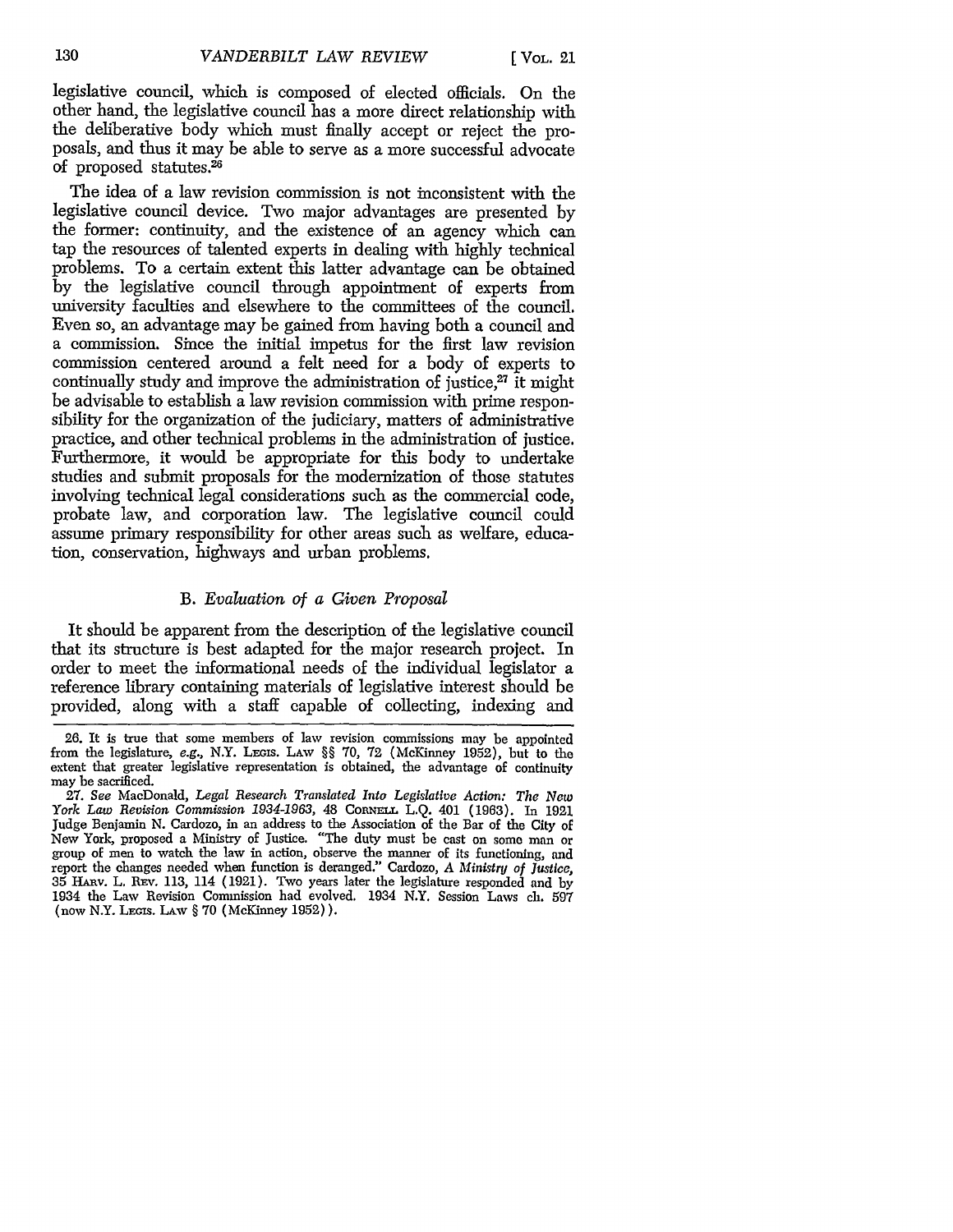digesting relevant materials upon his request. Many states have established legislative reference bureaus to perform this service.<sup>28</sup> These bureaus maintain a pamphlet library containing relevant materials in the social sciences, reports of legislative commissions of both its state and others, special reports, studies and other documents in the field of state government.<sup>29</sup> In addition, such a bureau should keep a file of current bills and resolutions and copies of previous years' documents. If properly indexed, this material will be readily available to legislators interested in what has been proposed in the past and will enable him to profit from the experience of sister jurisdictions.

It should be noted that this bureau will be quite useful to the other legislative service agencies. The council staff can utilize the resources in its research, and draftsmen will profit greatly from the well indexed files of past bills and other legal materials. Perhaps the greatest service which the bureau could perform is that undertaken in such states as Wisconsin and Ohio. These reference bureaus maintain a staff of research personnel providing spot research aids upon request of the legislator. In Wisconsin the bureau supplies basically four types of reports: (1) one-page fact sheets; (2) three-page briefs; (3) ten-page informational bulletins; and (4) thirty-page research papers. The researcher decides the type of report to prepare on the basis of the nature of the request and the scope of the problem. In addition, informational bulletins and other reports are prepared in anticipation of requests.<sup>30</sup> If the bureau succeeds in establishing a reputation for competence and neutrality, it can help to free the legislator from what may be a feeling of helplessness and allow him to evaluate intelligently proposals urged upon him by constituents, lobbyists and bureaucrats. The individual legislator armed with independent and efficient research assistance may and should be stimulated to perform his duties more thoroughly and conscientiously.31

28. Clark reports that 85 service agencies provide general legislative reference or research, C. Cr\_ n, *supra* note 12, at 12, and **82** of these provide spot research services for the individual legislator. *Id.* Table 1, at 9-11. A number of these agencies take the form of the Wisconsin Legislative Reference Bureau discussed *infra* notes 29-31 and accompanying text. *See* C. *CLMm, supra* note 12, at 59-189 for brief descriptions of the functions of the various agencies in each of the states.

*29. Wisconsin Interview;* Schwartz, *The Ohio Legislative Reference Bureau And Its Place in The Legislative Process,* 11 OEo ST. L.J. 436, 443-45 (1950).

30. *Wisconsin Interview. See* Schwartz, *supra* note **29.**

31. Obviously, qualified personnel are required to effectuate the legislative reference bureau concept. The hiring and maintenance of such employees is complicated by the fluctuations in man-power needs resulting from the limited sessions of most state legislatures. Although this is a problem affecting most legislative service agencies, it is submitted that the director of legislative services provided for in the conclusion to this Note will serve to mitigate the problem. The full-time director will be in a position both to recruit qualified personnel, and to coordinate effective use of staff between the various legislative service organizations.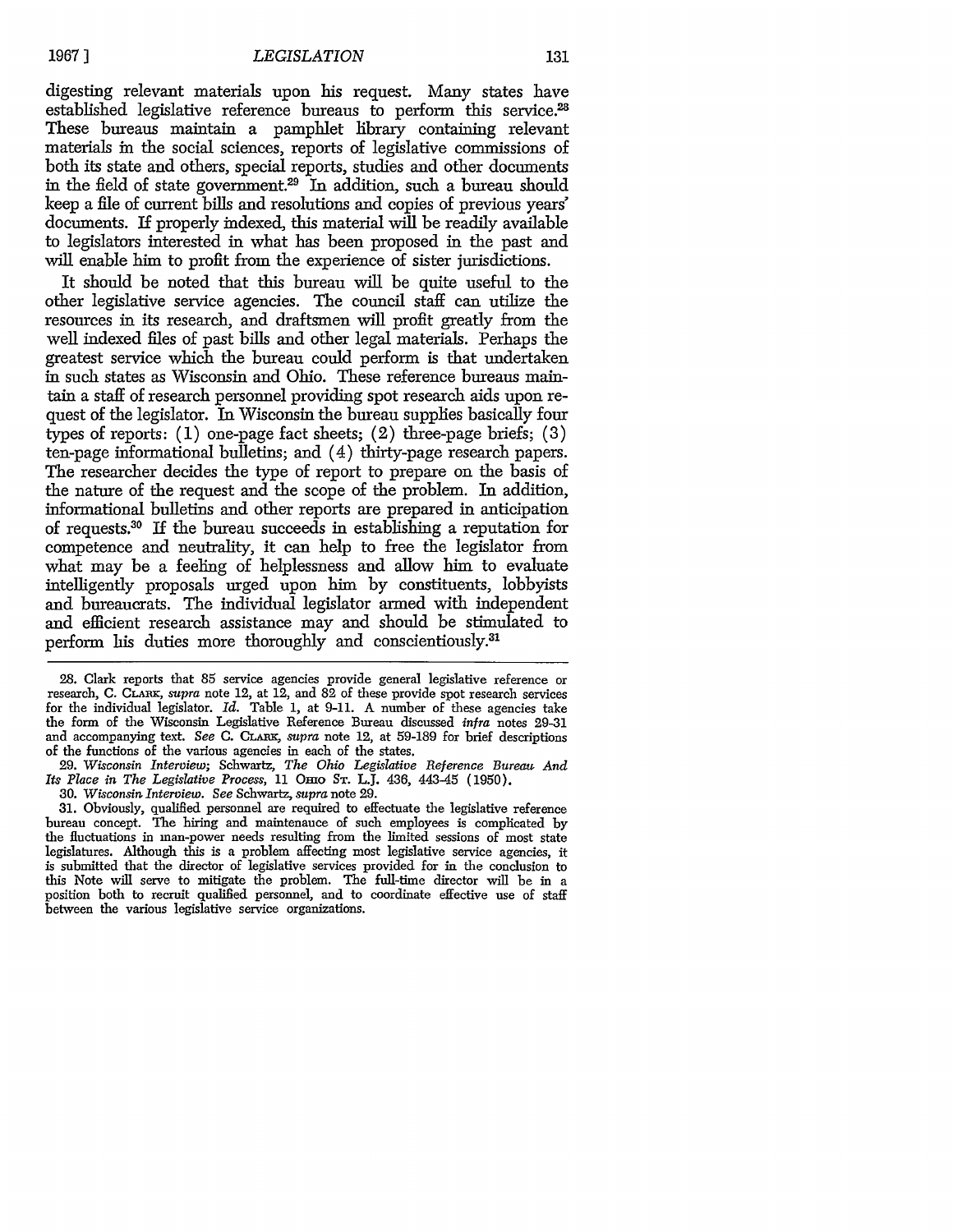#### C. *Effectuating a Given Proposal*

Once a legislator has chosen a concept which he wishes to have enacted into law, that idea must be incorporated in the form of a bill for consideration by the legislature. Due to the combination of skills required in drafting a bill,<sup>32</sup> and the severe limitations upon the legislator's time, he is in most cases unable adequately to draft his own bills. Recognizing this problem, forty-nine states now provide legislators some type of bill drafting service.<sup>33</sup> In some states bill drafting is primarily the function of the legislative council, $34$  while in others it is provided by the legislative reference bureau,<sup>35</sup> the attorney general's office, the state library, or by combinations of these agencies.<sup>36</sup>

Although nearly every state provides a drafting service, many have failed to fully satisfy the needs of their legislators. Some of these shortcomings have resulted from the failure to employ a sufficient number of qualified draftsmen.<sup>37</sup> Problems have also arisen in some

33. C. CLARK, *supra* note 12, at 28. In 1963 Wyoming abolished its legislative council which provided the bill drafting service. *Id.*

34. Thirteen states administer their bill drafting service through the legislative council. *Id.* at 25-27.

35. In Wisconsin one of the primary functions of the legislative reference bureau is bill drafting. During the session the bureau employs a staff of five attorneys to draft bills upon request of a legislator, an officer, an agency, a department of state, or certain other statewide groups such as the State Employees and the Municipal League. *Wisconsin Interview.*

36. According to Clark, in eighteen states the bill drafting function is performed by the legislative reference bureau, and in an additional eighteen the service is administered by legal service agencies such as the attorney general's office as in Colorado, Mississippi, and North Carolina. C. **CLARK,** *supra* note 12, at 28.

37. *North Carolina Interview;* **EAGLETON** INsT. REP. 3/5. Most states employ a particular number of bill draftsmen on a permanent basis, and attempt to employ additional draftsmen during sessions. For instance, in Wisconsin, two permanent draftsmen are employed and are supplemented by an additional three during sessions. *Wisconsin Interview.* A 1960 survey revealed that Illinois employed three permanent draftsmen and that Pennsylvania employed five. During sessions, these states employed an additional six and three draftsmen, respectively. COUNCIL OF STATE GOVERNMENTS, LEGIS-LATIVE REFERENCE BUREAUS AND LIBRARY SERVICES 6-10 (1960). See also C. CLARK.

<sup>32. &</sup>quot;[Tlhe professional bill drafter must do six important things: 1. He must master the subject matter; that is, he must know the statutes and court decisions on the subject. 2. He must consider whether the desired proposal may be adequately dealt with by amendment to existing law or whether it requires a new law. 3. He must carefully examine administrative precedents and methods of enforcement as disclosed by the statutes of other states and as reported by successful administrators. 4. He must consider who will be affected by the measure. He must determine whether any principle of law will be affected, beyond the statute to be amended. 5. He must carefully consider constitutional requirements such as whether the proposed act includes only one subject. 6. He must also consider whether all appropriate details have been inserted into a bill that affects administrative organization and procedure." EAGLETON INsTrrUTE OF PoLrrTcs, *THE* **RHODE** IsLAND **LEGISLATuRE** 3/1-2 (1967) [hereinafter cited as EAGLETON INST. REP.]. See also C. CLARK, *supra* note 12, at 24-28; COUNCIL OF STATE GOVERNMENTS, MR. PRESIDENT . . . , MR. SPEAKER 42 (1963); Schwartz, *supra* note 29, at 436.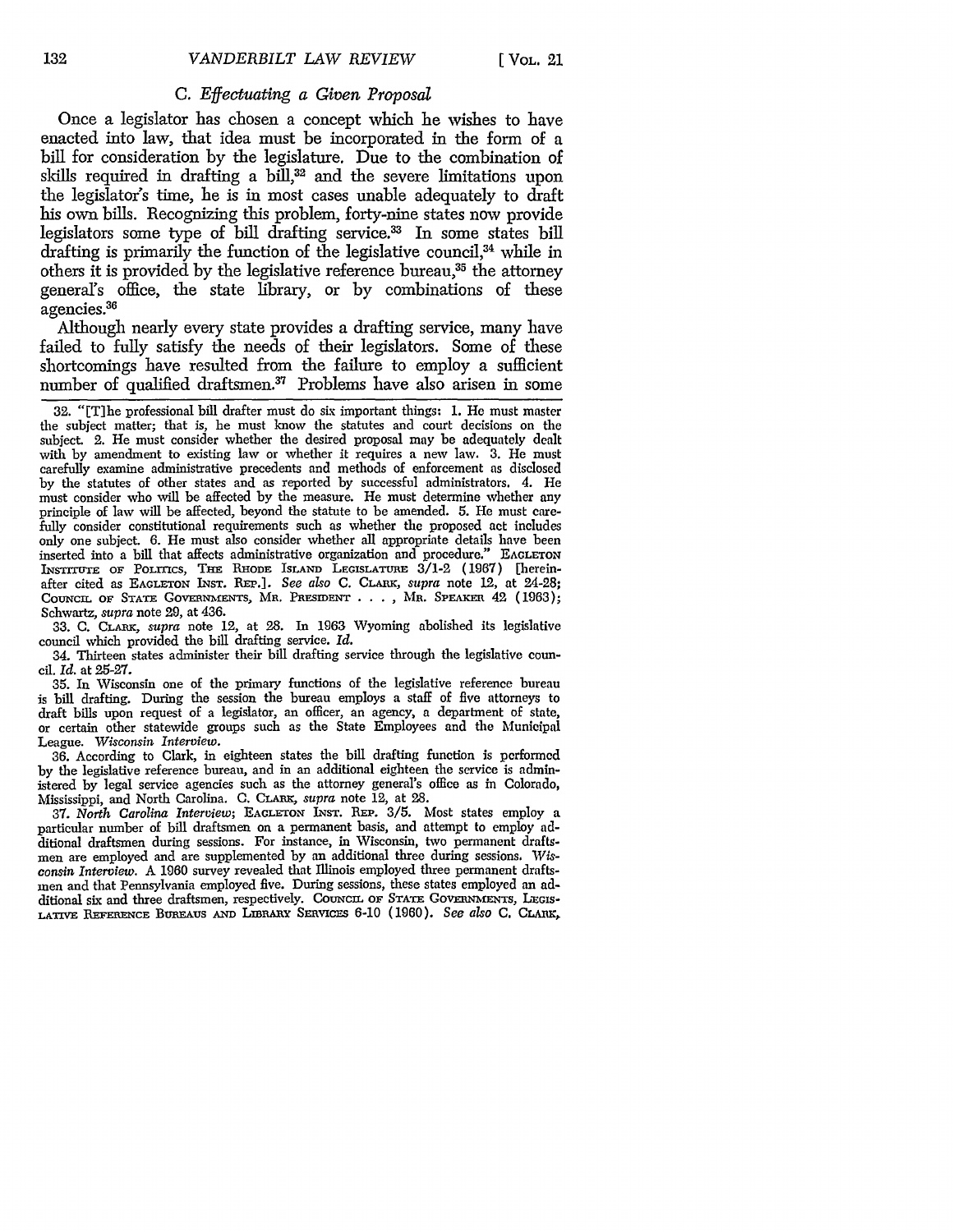states from the lack of a proper relationship between the bill drafting agency and the legislature.<sup>38</sup> To obtain the respect of the legislature, and insure that its members make use of its services, the bill drafting agency should accept requests of legislators in strict confidence.<sup>39</sup> A legislator who has originated an idea wishes to be the first to introduce it, and so far as the bill drafting agency is concerned, every attempt should be made to refrain from prematurely revealing that  $i$ dea.<sup>40</sup> Another requisite of a proper relationship with the members of the legislature is the non-involvement of the bill drafter in policy matters.41 It is the legislator's role to determine policy questions regarding his proposal.<sup>42</sup> If a problem arises with respect to a bill, it is the draftsman's roll to make an objective presentation of the facts and legal questions involved so that the legislator may make the policy determination.43 In furtherance of this principle of objectivity, the bill drafting agency should remain non-partisan in administering its services. The function of this agency is to serve all the members of the legislature in the most effective manner possible. Unfortunately, some drafting agencies have failed to develop a spirit of objectivity, and have diminished their value as service agencies by alienating various members of the legislature.<sup>44</sup>

Many of the problems which have already been mentioned could be eliminated by better administration of the bill drafting service. First, it would appear preferable to administer this service through a single agency. $45$  Not only would this consolidate the administrative

41. *Id.* One writer has suggested that the involvement in policy matters of nonmembers of the legislature is a danger inherent in the system of councils and bureaus. To prevent this danger from becoming a reality, it is urged that steps be taken to insure that the staff of these agencies are "as unbiased as possible and... never advocate legislation, no matter how good, or oppose any, regardless of how reprehensible it may be." Weiss, *The Legislative Council and Reference Bureau,* 25 **FLA.** L.J. 57, **59 (1951).**

42. Horack, *supra* note 7, at 468.

43. Schwartz, *supra* note 29, at 441. tones" in the theorctically non-partisan agency. As a result of this atmosphere, "members of both parties . . .indicated a certain uneasiness in committing major or novel pieces of legislation to the [bill drafting service.]" **EAGLETON INST. REP.** 3/3.

45. Some states offer bill drafting services through more than one agency. *See* **C.** Ciuuc, supra note 12, at 25-27. As stated in the *Eagleton Institute Report,* "the [c]onsolidation of the bill drafting function within [one agency] would . . .serve to

*supra* note 12, at 30-31, for the composition of the staff, expenditures, and scope of the bill drafting agencies in the states.

<sup>38.</sup> *See generally* Schwartz, *supra* note **29,** at 436.

<sup>39.</sup> *Wisconsin Interview.*

<sup>40.</sup> "Legislators being human, often take pride in being the first to initiate a brandnew idea on the floor of the legislative halls. Their thoughts and observations and suggested solutions of legislative problems must be guarded with utmost secrecy while the bill is in the process of preparation and until he, and he alone, cares to divulge it." Schwartz, *supra* note 29, at 441.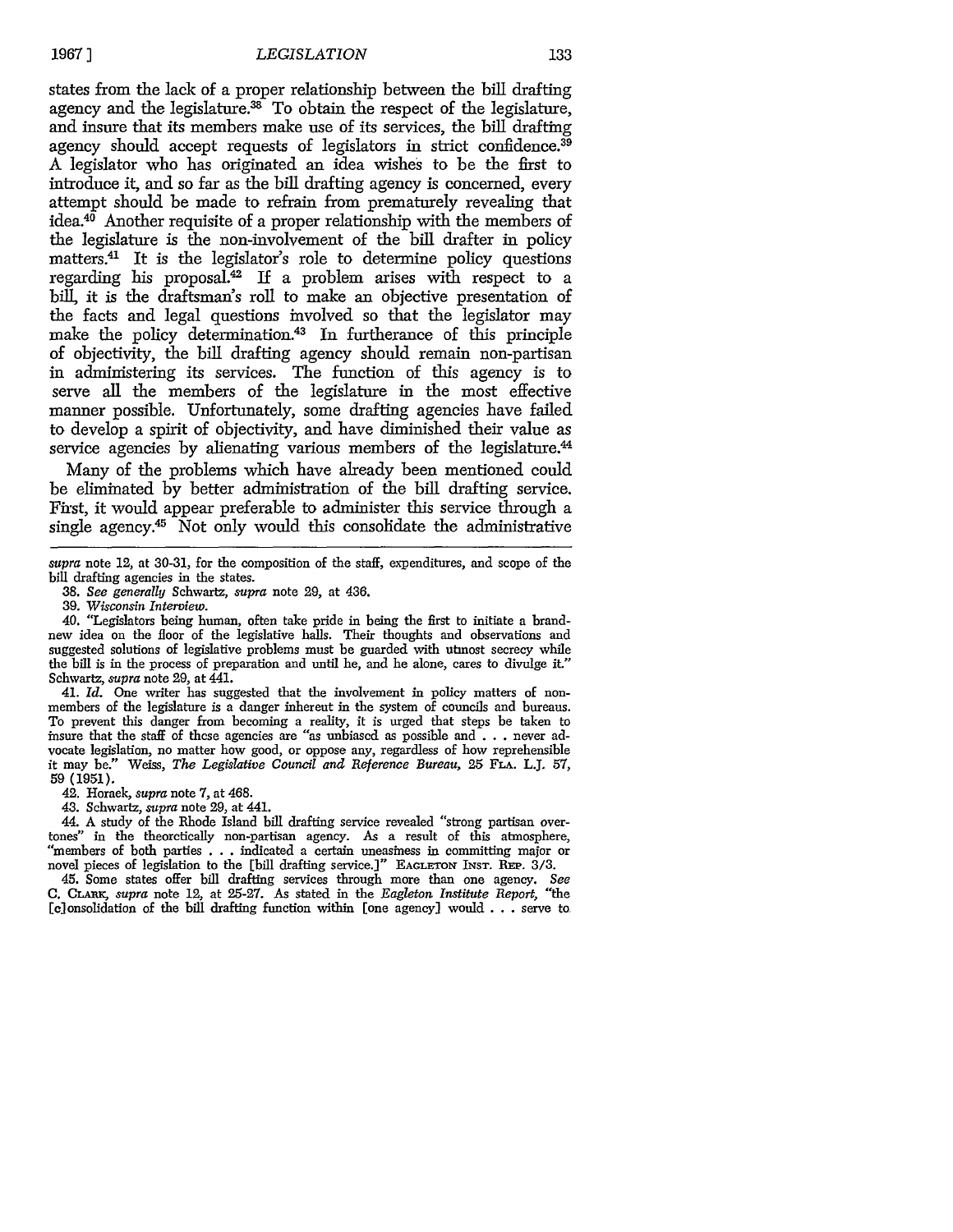expertise, but it would also lead to a higher degree of uniformity in the form of bills introduced. Perhaps the most workable system would be to administer the bill drafting service as a division of the legislative reference bureau,<sup>46</sup> since the bureau provides easy access for the members of the legislature and maintains the library and research facilities needed by the draftsmen. Furthermore, the bureau is in a better position to remain non-political than other agencies such as the attorney general's office, an executive department, or the legislative council, composed of elected members of the legislature.<sup>47</sup>

#### D. *Evaluating the Ideas of Others*

Once an idea has been introduced in the form of a bill, each member of the legislature should examine it with a view toward casting an intelligent vote. However, with the large volume of bills introduced,<sup>48</sup> it is nearly impossible for a legislator even to read each bill which is being considered for enactment. In an attempt to solve this problem, one state, Wisconsin, requires that each

47. As a solution to the problem of partisan overtones in the legislative council's administration of the bill drafting service in Rhode Island, the *Eagleton, Institute Report* recommended that the council staff director should have two bill drafting deputies, one approved by each party caucus. The number of drafters assigned to each party would be proportionate to the political composition of the general assembly. Members of each party would submit their requests to the drafting staff responsible to their caucus. EAGLETON INST. REP. 3/5-3/6. Although this solution would promote the policy of making services available to all members of the legislature regardless of political affiliation, it promotes inefficient administration of legislative services by providing tvo separate organizational schemes to administer the service. Furthermore, the suggestion seems to emphasize aid to the input of partisan units rather than aid to the output of the legislature as a whole. Finally, this solution would appear to create a significant practical problem. The proportioning of draftsmen according to party representation in the legislature would require an alteration in the number of draftsmen assigned to a party each time the political composition of the legislature changes. This would either require dismissal of a number of draftsmen who have to some extent acquired skill in discharging their function on the ground that they have become accustomed to incorporating and advancing a particular political viewpoint in drafting legislation; or it would require that draftsmen who may have in fact become so accustomed be transferred to another party. It would at least necessitate an alteration in organization which in itself is time consuming and disruptive.

48. *See* note **I** *supra* and accompanying text.

assign responsibility for commonality of style and legal sufficiency in one central agency," thus improving the effectiveness of the service. EAGLETON INST. REP. 3/5.

<sup>46.</sup> It should not be forgotten that this suggestion is an attempt to present the problem of legislative aids in a relatively simplified manner, and it may be that a proposal such as incorporating the bill drafting function into the legislative reference bureau may conflict with established practice in many states. In some instances, it would be more plausible to alter the suggested method in an effort to preserve favorable relationships which presently exist between various agencies. However, effective providing of service should not be sacrificed for convenience or existing favorable relationships. Thus, traditional methods of providing services should be judged only in terms of their existing or potential merit, and if deficient, tradition should be discarded for a more effective new method.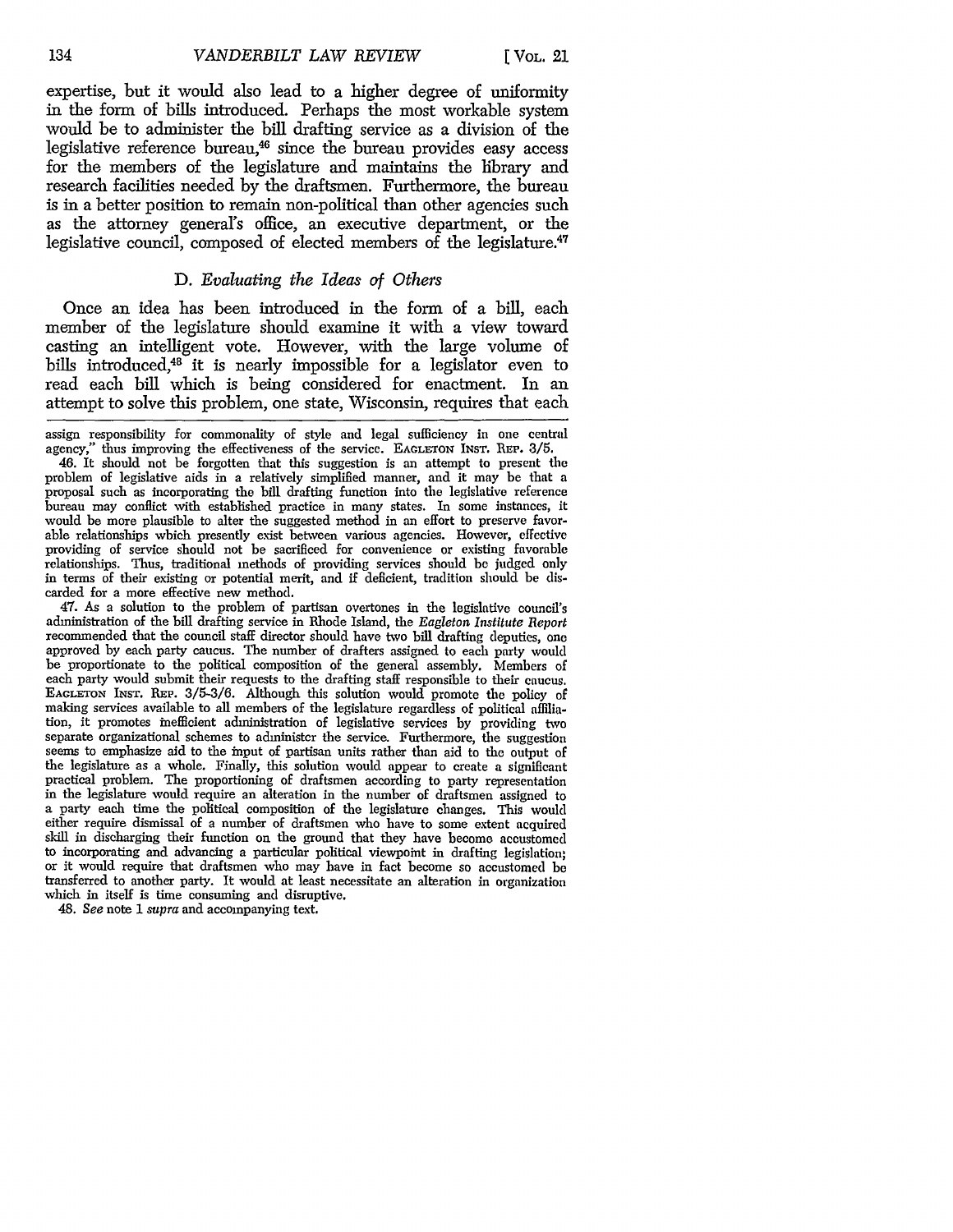**1967 ]**

#### *LEGISLATION*

bill, regardless of its source, be accompanied by a bill analysis,<sup>49</sup> prepared by the draftsmen, and briefly indicating the bill's effect upon the law. In addition, the Wisconsin Legislature now requires that each bill affecting the state revenues or expenditures be accompanied by a fiscal note prepared by the particular department to be affected and stating the predicted change in either state revenues or expenditures. If the legislator is dissatisfied with the fiscal note prepared by the affected agency, he may request the legislative budget staff to prepare another. Although the Wisconsin budget staff primarily serves the Joint Committee on Finance,<sup>50</sup> it also provides fiscal information on a bipartisan basis to enable the legislator to make intelligent decisions regarding fiscal matters.51

These services provide the legislator with only a brief summation of the legal effect, and in appropriate cases, the fiscal effect of bills; nevertheless, they would at least make it easier for the legislator to become aware of the proposals before him. In addition, they would provide him with a quick indication of whether he needs further information52 to make an intelligent evaluation of the merits of a particular bill. In sum, providing these services gives each legislator the opportunity to evaluate *every* bill.

#### III. OTHER SERVICES

#### *A. Services to Committees*

No consideration of legislative services would be complete without at least a brief discussion of committee staffing, *i.e.,* the providing of legislative personnel directly and solely responsible to specialized committees. 53 The United States Congress has had relative success with committee staffing for a number of years, $54$  and a few of the larger states have undertaken substantial staffing of their committees.<sup>55</sup> The purpose of staffing has been to foster development of expertise

49. In addition to preparing a summary analysis of all bills introduced, the bill draftsmen in Wisconsin are required to review every bill, regardless of its source, for technical accuracy. *Wisconsin Interview.*

*50. See* note 59 *infra* and accompanying text.

51. The Wisconsin Legislative Audit Bureau, which performs post auditing, publishes reports of its findings which the legislator may also find useful in regard to fiscal matters. Wis. **STAT.** *ANN.* § 13.94 (Supp. 1967). *See* note 60 *infra* and accompanying text.

52. **If** further information is needed, he may utilize the facilities of the legislative bureau, or some other available source. *See* notes 28-31 *supra* and accompanying text. *53. See* C. CLAnx, *supra* note 12, at 50.

54. *See W. K=EEE &* M. *OGuL, supra* note 8, at 172-74, where the authors discuss

the shortcomings and accomplishments of committee staffing in Congress. 55. New York is probably the leader in the area of committee staffing. However, California, Hawaii, Michigan, Minnesota, Ohio, and Texas also provide a significant number of committees with professional staff. *See* C. CLrnx, *supra* note 12, at 50.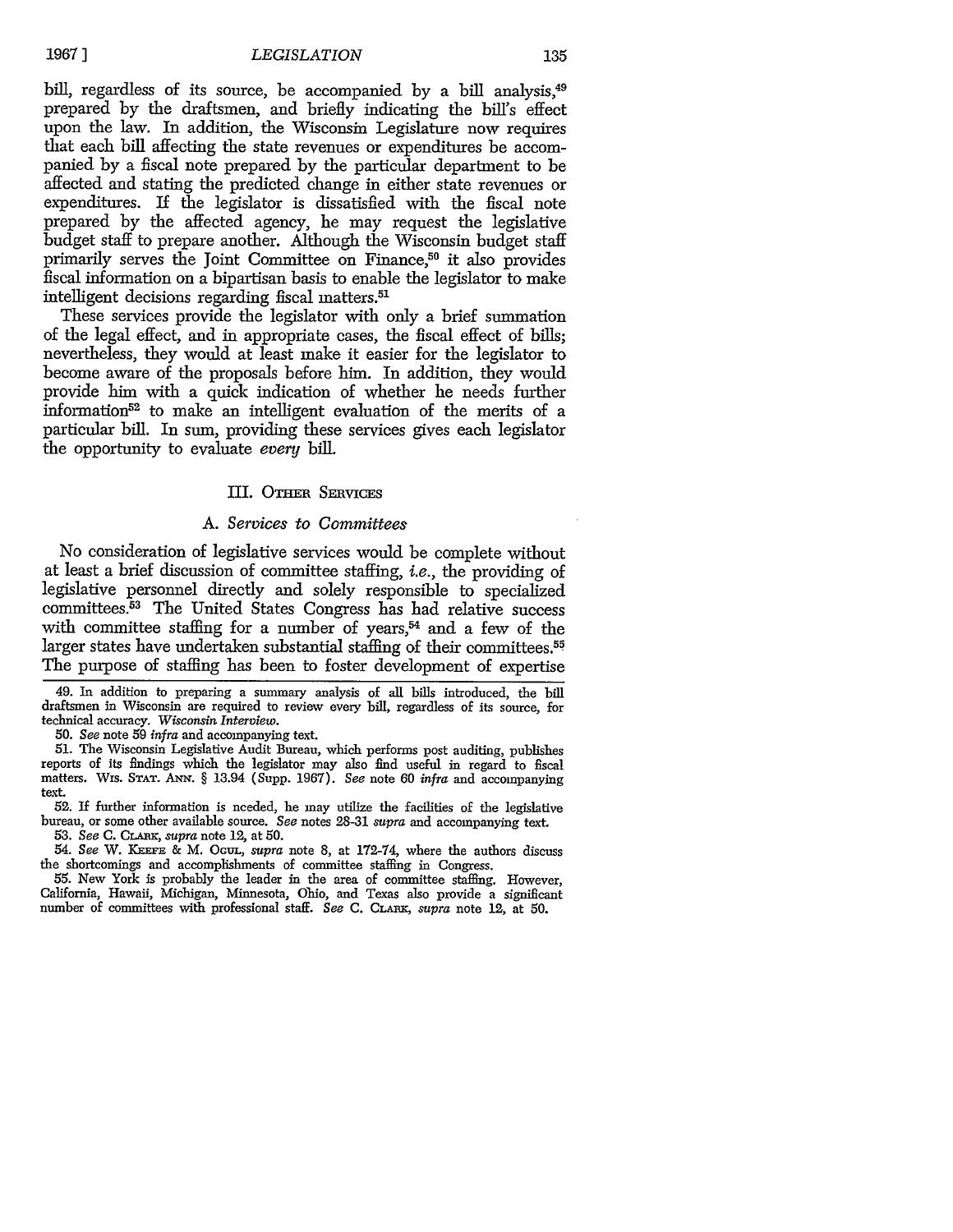within the committee system and to entrust specialized committees with the primary responsibility for analyzing proposed legislation within their sphere of competence.<sup>56</sup> Perhaps the future of effective legislative services lies in this area. Full committee staffing is neither inconsistent with, nor an alternative to, the types of legislative services discussed above. As noted, the purpose of committee staffing is to improve the performance of the specialized committee system, whereas the types of centralized services with which this Note is concerned are directed primarily toward assisting the individual legislator to better perform his task. That these services can and ideally should co-exist is evidenced by the successful employment of both by the United States Congress.<sup>57</sup> Nonetheless, it is submitted that the centralized services should precede full committee staffing; and in those states where development of both structures would be an overly ambitious undertaking due to scarce resources, concentrated attention should first be given to the centralized program.

Several problems arise in an attempt by state legislatures to utilize full committee staffing: committee chairmen are frequently unable to employ staff efficiently; the committee staff technique is unsuited for tapping the resources of skilled members of the public; relatively high turnover in the legislature may lead to a lack of continuity in the direction of staff services; and such a decentralized structure may produce overlap and duplication of effort.<sup>58</sup> In addition, many legislatures in which these conditions exist may not have the size and resources to utilize full staffing of all committees. However, as these legislatures grow, they should attempt to make the gradual transition to the full committee staffing arrangement by first providing staff for the more important committees. A logical initial step in this process would be to provide these committees with clerical and stenographical personnel to maintain records of committee proceedings.

Furthermore, it is submitted that due to the complexity and importance of fiscal matters, all states should presently make an effort to provide professional staff to the committee in charge of finance. Wisconsin has provided its Joint Committee on Finance with a non-partisan staff of five full-time budget and fiscal analysts and various clerical personnel. The primary function of the staff is to serve the committee in analyzing the proposed state budget. The staff performs field research, makes comparisons of agency requests in other states, and provides other factual information to the committee. In addition, the staff will make recommendations to the

<sup>56.</sup> *See* W. **KEE** & M. Oem.L, *supra* note 8, at 172-73.

<sup>57.</sup> *See* Horack, *supra* note 7, at 468.

*<sup>58.</sup> Wisconsin Interview. See also* W. **KEEFE** & M. OtrL, *supra* note 8, at 172-74.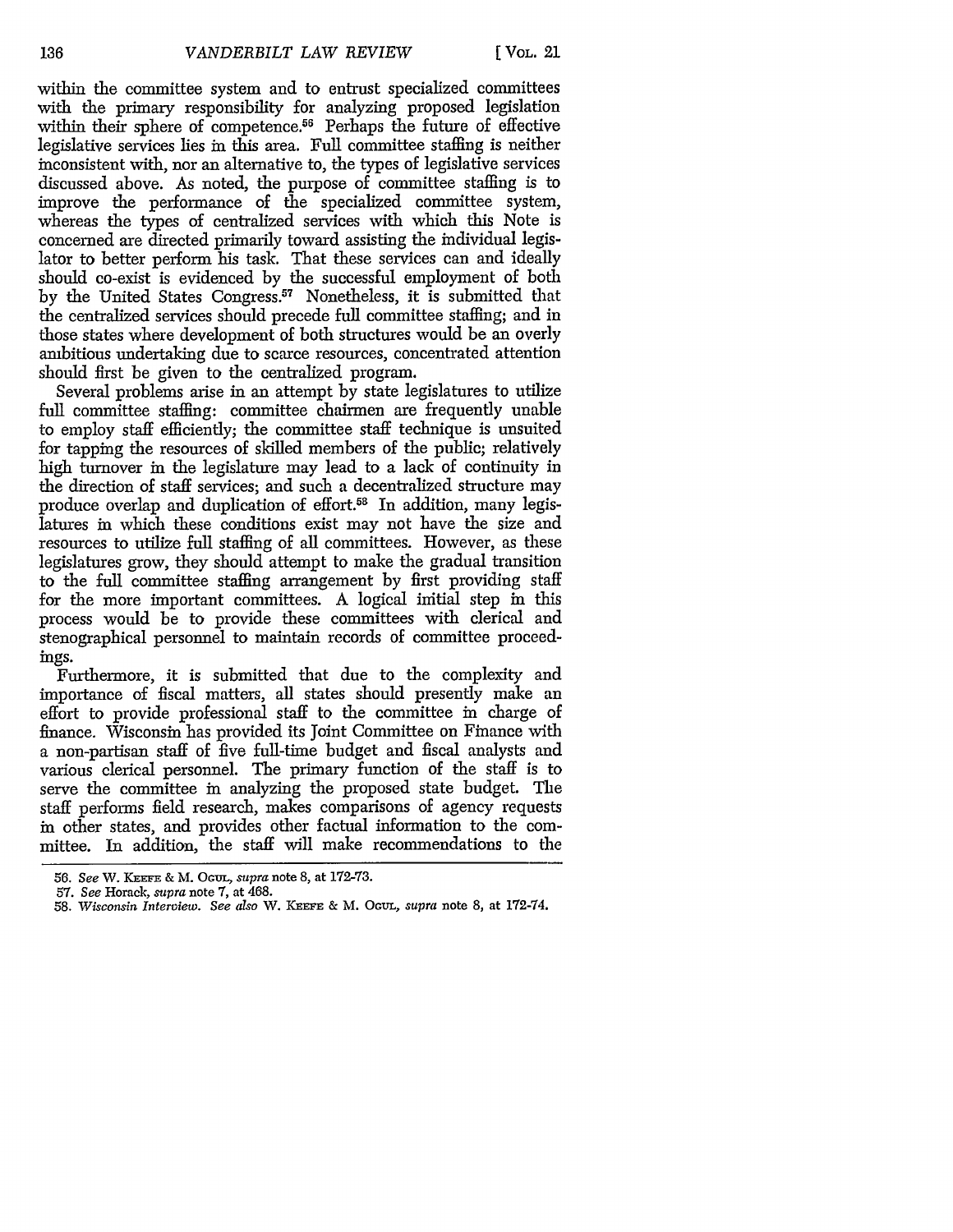#### *LEGISLATION*

finance committee in instances of controversial issues or extremely technical areas.59 It is submitted that this service would enable the legislative branch to participate more fully in the system of checks and balances.

#### *B. Post Auditing and Program Auditing*

It is important that the legislature be able to evaluate objectively the manner in which its appropriations are expended, and the effectiveness of its method of collecting revenues. To provide this opportunity to the legislature, it is necessary that the fiscal and budgetary processes of the state be subject to an examination by an agency loyal to the legislative branch.<sup>60</sup> This examination should include not only the normal post audit functions such as determining that vouchers match actual expenditures, but also program auditing which focuses on particular programs, comparing alternative means of reaching stated objectives and providing continuous comparisons of costs incurred with results achieved.<sup>61</sup> Although in some states various degrees of these services are provided by a legislative audit bureau,  $62$ it would appear desirable to combine these functions with those of the budget analysts in a single agency in order to facilitate an interchange of personnel.<sup>63</sup> By combining the post audit function and the function of budget analysts, there emerges a service agency whose essential role is that of enabling the legislative branch to view objectively all matters of fiscal policy and budgeting processes in the state.

## C. *Records of the Process*

To be effective, law must be promulgated in a form which is accurate and understandable to those who must abide by it. Over the years many statutes are amended, repealed, declared unconstitutional, become antiquated, or otherwise undergo change. Recognizing the effects of this process and the importance of confronting the people of the state with a current and orderly compilation of the existing law, 64 many states have established legislative agencies

<sup>59.</sup> *Wisconsin Interview. See also* C. **CLARK,** *supra* note *12,* at 39-42.

<sup>60.</sup> *Wisconsin Interview.* According to state Sen. Knowles of Wisconsin, the state legislatures' greatest shortcoming has been the failure to oversee the disbursement of their appropriations.

**<sup>61.</sup>** For a more detailed discussion of the program audit concept, see Comm. FOR EcoNolnc DE VOPmENT, BUDGETmG roR NA-nONAL **OBJECrvEs** (1966). Although this monograph discusses program auditing on the federal level, the principles stated are applicable to the states.

**<sup>62.</sup>** *See* C. CLARK, *supra* note 12, at 42-49.

<sup>63.</sup> *See* note 59 *supra* and accompanying text.

<sup>64. &</sup>quot;Over the years the legislative output results in a mass of statutes, scattered through dozens of volumes of session laws in which the enactments of all different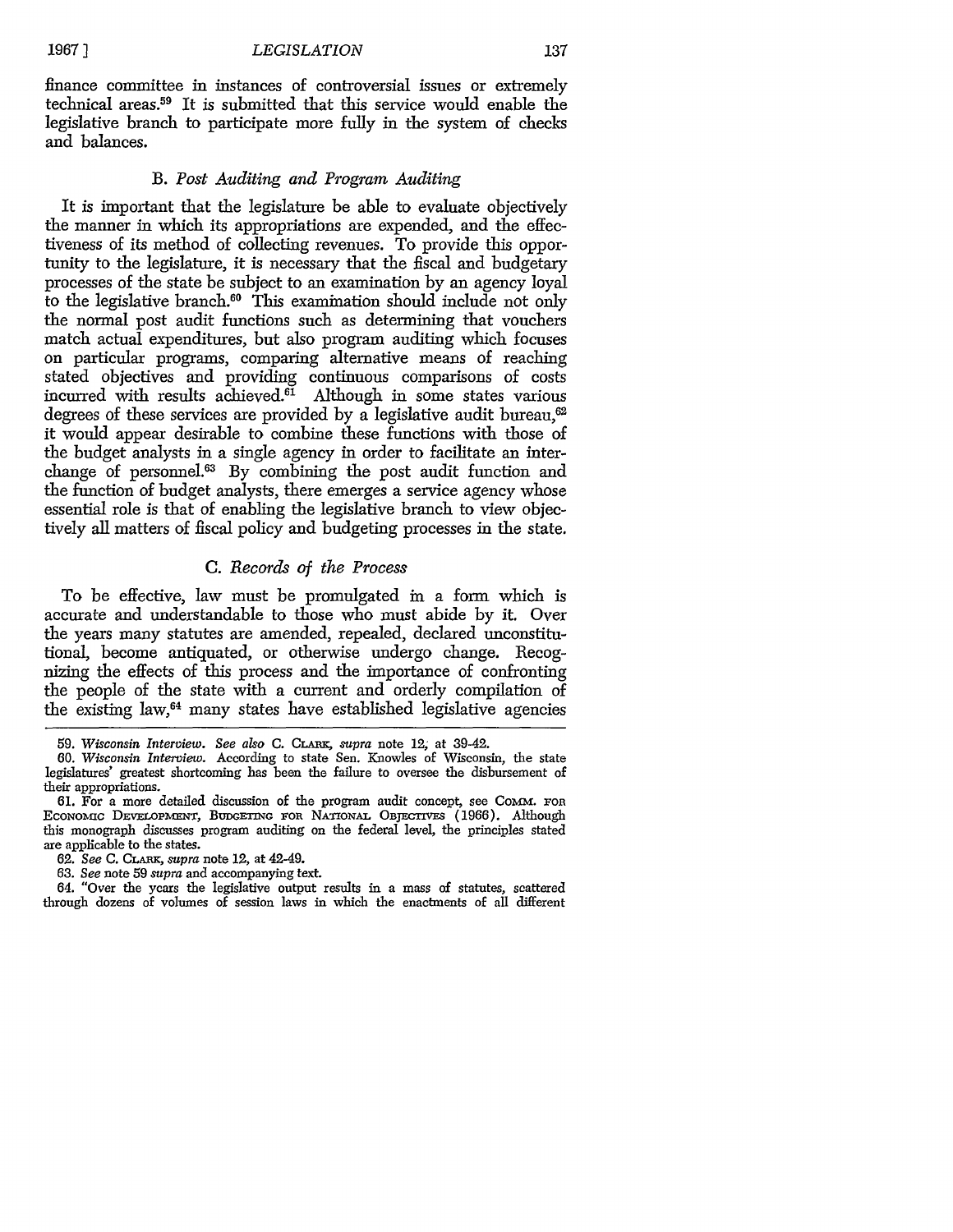which engage in statutory and code revision.<sup>65</sup> "A revision of statutes collects the laws according to subject matter and arranges them in a logical system of positive law; eliminates language and provisions that are unnecessary or inoperative; and restates the laws in uniform terminology, grammatical structure and punctuation."66 It is the initial duty of a revision agency to make a bulk revision of the state statutes and code.<sup>67</sup> Once this task is accomplished, there is need for a constant policing of the statutes with a view toward the elimination of stylistic and minor substantive errors.<sup>68</sup> Upon discovering an error, the revision agency should prepare a corrective bill to be introduced in the legislature.

Many states do not presently engage in revision, and many of those that do have some type of revision do not engage in continuous revision.69 Furthermore, some states which have a revision service have thrust this responsibility upon general research and reference

subjects appear with no order other than the sequence-of-act numbers or dates of enactment. A legislator, attorney, public official or citizen seeking to find the law on a single subject would have to examine each volume of session laws from first to last and relate all amendments to the original law. Unrevised session laws or obsolescent codes are likely to contain conflicting enactments, out-of-date provisions, and statutory provisions declared unconstitutional. They may also exhibit great variations in structure, form of expression, definitions, terms, and grammatical form." The COUNCIL OF **STATE GOVERNMEIMs,** MR. PREsmEr . **. . ,** MR. **SPEAKER** 38 (1963).

65. There are presently 39 states which have agencies performing some type of statutory or code revision. C. CLAtu, *supra* note 12, at 34.

66. *Id.* at 32; CouNcrL **oF** STATE GovEmNmENrs, MR. PREsmENT .... MR. **SprEAEn** 38-39 (1963).

67. As stated in C. CLARK, *supra* note 12, at 33, the purposes of bulk revision are: *"1.* To determine what statutes are in effect by eliminating all obsolete, unconstitutional, and unnecessary sections of the law. A master file of the live law results. 2. To organize the live law according to subject matter into a logical classification system consisting of titles, chapters, and sections. 3. To restate the law in clear and simple language of titles, chapters, and sections. 3. To restate the law in clear and simple language with uniformity of expression, capitalization, spelling, and punctuation. Redundancies are removed, misspelled words are corrected, ambiguities are resolved, poor grammar is reconstructed. Frequently used and critical terms are defined and consistently employed. 4. To establish a numbering system which provides immediate identification and access to the subject matter, and which is sufficiently flexible to accommodate future enactments."

68. Major revisions of the law should be undertaken by the legislative council. The revising agency should engage only in minor substantive revision which is necessary to "clean up" the laws. One recent Wisconsin example of minor substantive revision concerned the method of collection under the beer and liquor tax laws. Previously the tax on these beverages had been collected by the use of a stamp method, Subsequently, however, the method of collection on beer was changed by statute to a monthly reporting system. The statutes embodying the liquor law, which remained unaffected by the change in the beer law, continued to refer to the repealed stamp method of collection provided in the beer law as the method applicable to liquor collections. It was the revisor's task to reorganize these sections in a sensible manner, and to present that reorganization in the form of a bill to the legislature. *Wisconsin Interview.*

69. Nine states providing some revision service do not engage in continuous revision. C. CLARK, *supra* note 12, at 34.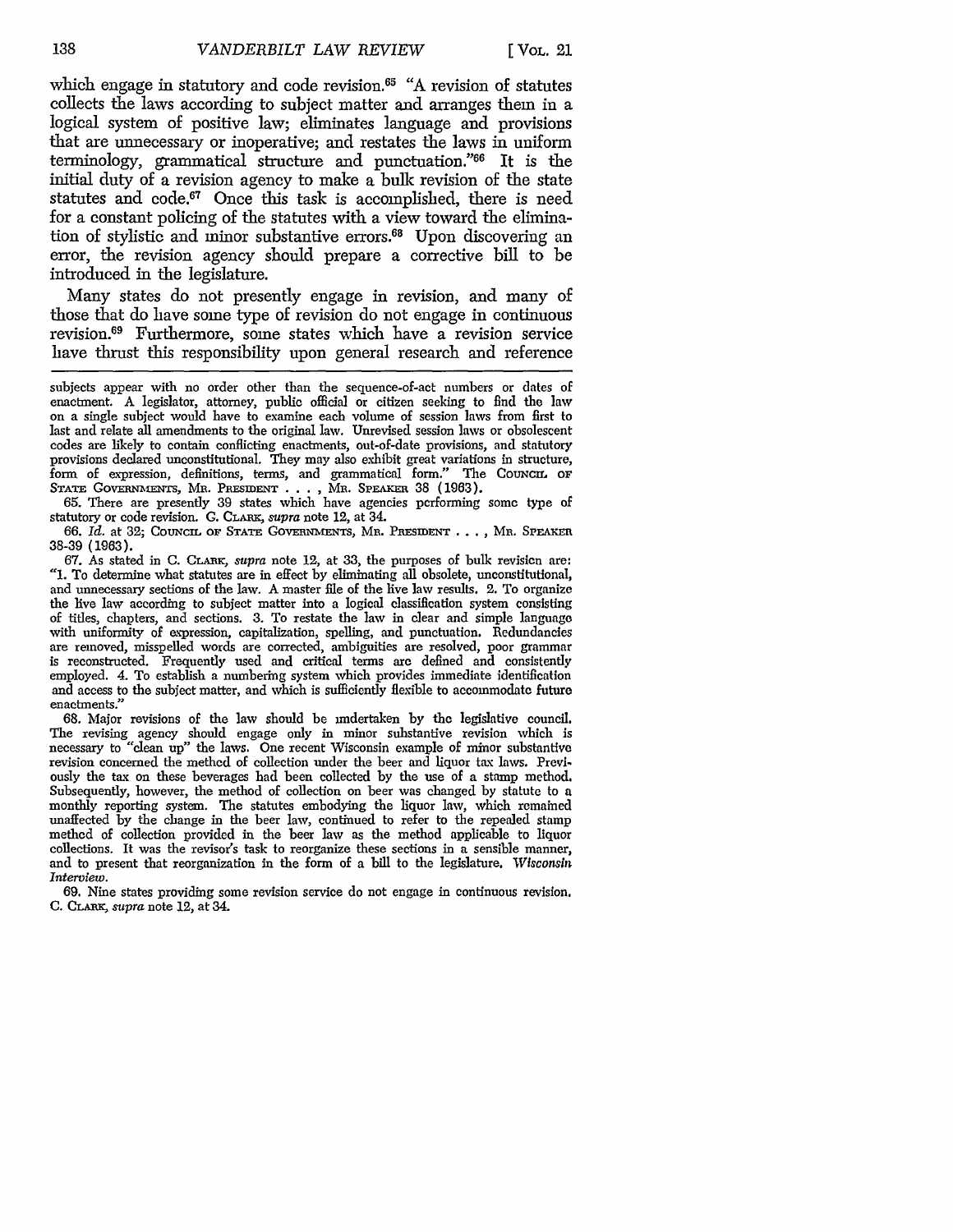139

agencies, which often view this task as a secondary function.70 It would appear preferable to place responsibility for revision upon a single, independent agency and to provide that agency with sufficient staff to perform continuous revision.<sup>71</sup>

#### **IV.** CONCLUSION

The increasing complexity of state legislative business and the relative inexperience of the average state law-maker demand that an integrated service organization, loyal to the legislature, be established to furnish technical and professional assistance to individual legislators. A functional analysis of the legislative process suggests that the needs could be met in the following manner.<sup>72</sup>

1. The legislature should establish three permanent, joint, bi-partisan committees:

70. This situation exists with respect to nineteen of the legislative agencies providing revision. *Id.* It is stated by Clark that "[O]ne revisor replying to the [Citizens Conference Survey] questionnaire, explained one danger of this type of staff organization: 'Statute revision is a non-glamorous undertaking. Legislators and lawyers can get no favorable headlines from urging or doing a good job on revision and yet it is a very necessary operation. Consequently when the revision program is attached to and made a part of a legislative research program it is generally relegated to a secondary  $\overline{\mathrm{position.}}\ldots$ 

71. *See id.* at 35-36.

72. The following chart suggests the organizational format contemplated:

Legislative Council Joint Committee on Legislative Organization Joint Committee on Finance

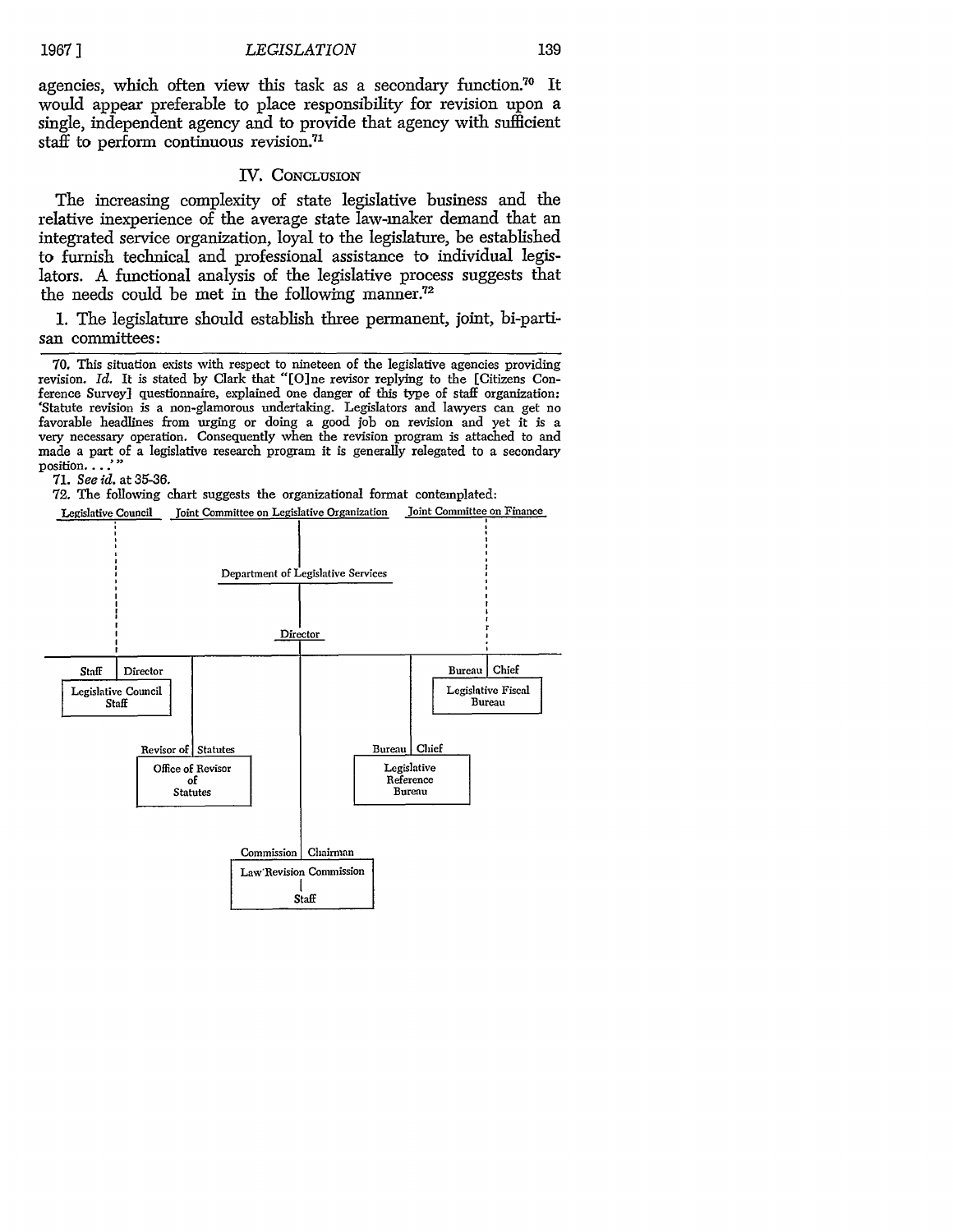- (a) A Joint Committee on Legislative Services charged with the general supervision of all legislative service agencies and personnel.
- (b) A Joint Legislative Council charged with the duty of preparing long-term studies on important problems, and empowered to appoint committees, including public members, to undertake these studies. The Council should submit reports for the consideration of the legislature, and from time to time make recommendations for specific legislation.
- (c) A Joint Committee on Finance charged with the primary task of overseeing general state fiscal matters, including reporting the executive budget to the legislature.

2. Under the Joint Committee on Legislative Services, a Department of Legislative Services should be created and a full-time director appointed by the Committee. The director should be charged with the duty of supervising and coordinating all staff services to the legislature. Specifically, he should be charged with ultimate responsibility for hiring, discharging, and determining matters of compensation for legislative service staff. Furthermore, the director should insure that the legislative staff is at all times allocated to the various service agencies in proportion to manpower needs.

3. A director of Legislative Council Staff should be appointed by the director of the Department of Legislative Services, and charged with the duty of supervising such staff as is assigned to the Legislative Council by the director of the Department of Legislative Services.

4. A Legislative Fiscal Bureau should be created within the jurisdiction of the Department of Legislative Services. The Bureau should assist the Joint Committee on Finance in the performance of its duties. Specifically, the Bureau should perform the functions of budget analysis, post audit, and program audit. To the extent practicable the Bureau should be available to assist individual legislators on matters of state fiscal policy. The Bureau should be supervised by a bureau chief appointed by the director of the Department of Legislative Services.

5. A Legislative Reference Bureau should be created within the jurisdiction of the Department of Legislative Services. The Bureau should maintain an adequately indexed reference library, containing materials of legislative interest, and providing a bill drafting service for the legislature. A bureau chief should be appointed by the director.

6. An Office of Revisor of Statutes should be created within the